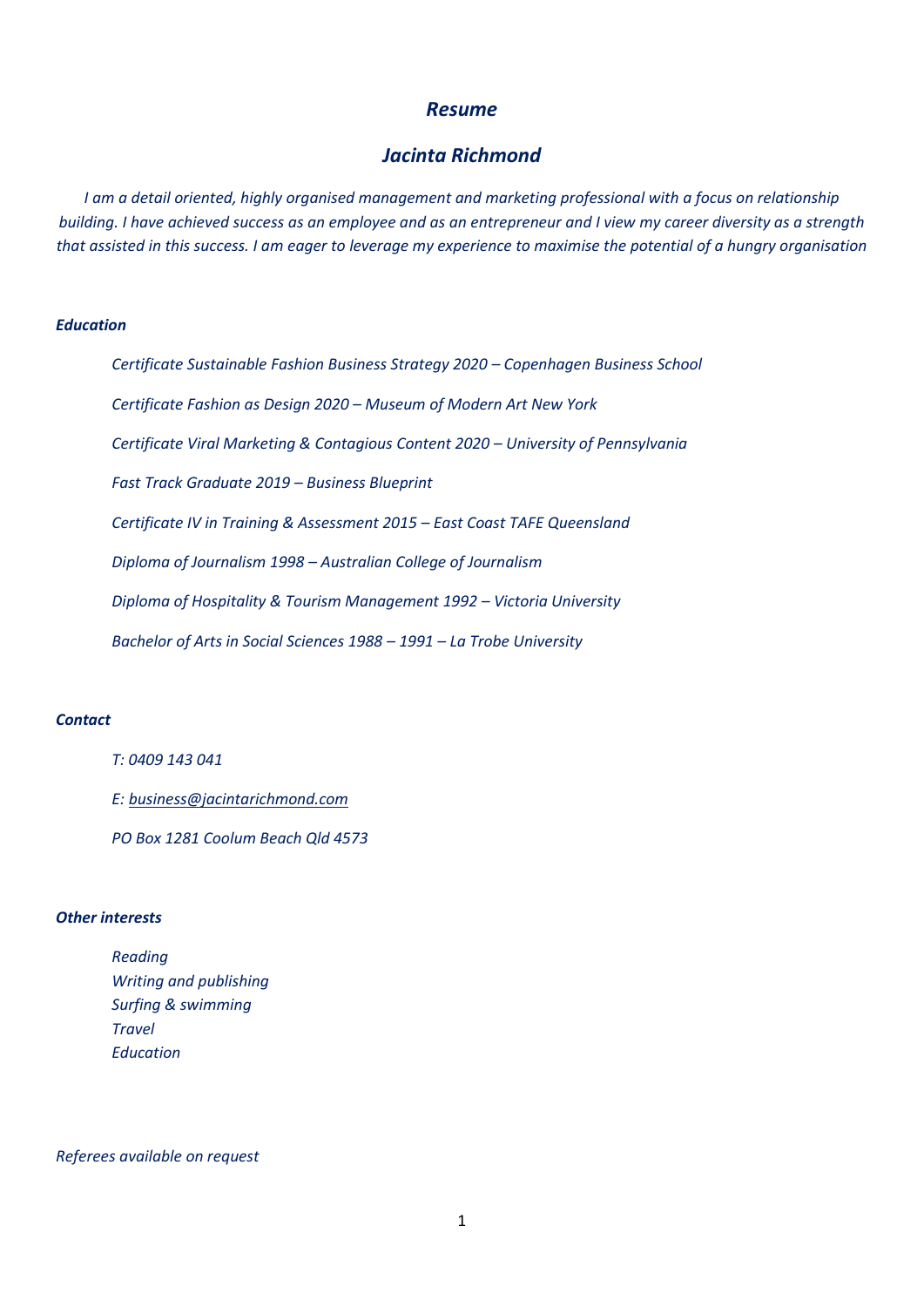# *Self-Employed*

# *Sunshine Coast Fashion Festival: Founder & Director 2008 – 2019*

- *Internationally recognized fashion event encompassing up to 30 fashion parades, trade show, educational seminars, awards ceremonies and special events.*
- *Managing Director with duties including PR & marketing, finances, key stakeholder negotiations, & development of event policies and procedures, operations management.*
- *Management and co-ordination of 200 staff/ 550 guests.*

## *Sunshine Coast Style Awards: Founder & Director 2008 – 2019*

- *Annual awards event celebrating stylish residents within the community and broader region.*
- *Co-ordination and management of the event including venue logistics, volunteer management, operations management, and hosting 250 guests.*
- *Responsible for PR & Marketing, Finances, Key Stakeholder negotiations & development.*

# *Freelance Consultant: (Sunshine Coast) 2018 - 2020*

- *Generation Innovation: A not-for-profit organisation for young adults (15 25) seeking to be quided in entrepreneurship. Operational and co-ordination role.*
- *Rainbow Beach International Women's Day 2020: An inaugural event run by a committee. Developmental and operational role for their fashion parade.*
- *Hunter Model Management: International Model Scout and agency . Global PR & Marketing Manager role.*

## *Another Woman's Closet Markets: Managing Director 2015 – 2018*

- *A preloved clothing market encompassing 90 stalls on a quarterly basis.*
- *Marketing & PR, Finances, Key Stakeholder development, Operations.*

## *Hello, My Name is Fabulous: Publicist & Writer 2004 – 2019*

- *Freelance publicist for regional fashion & lifestyle brands including Fred & Ginger Boutique, Summer & Salt Boutique, Hive Swimwear, Eva Lily Couture, Blossom Betty.*
- *Contributing columnist for regional and national publications with a fashion focus including The Sunshine Coast Daily, Coolum News, Noosa News, IN Noosa magazine, Noosa Today, Ragtrader Magazine.*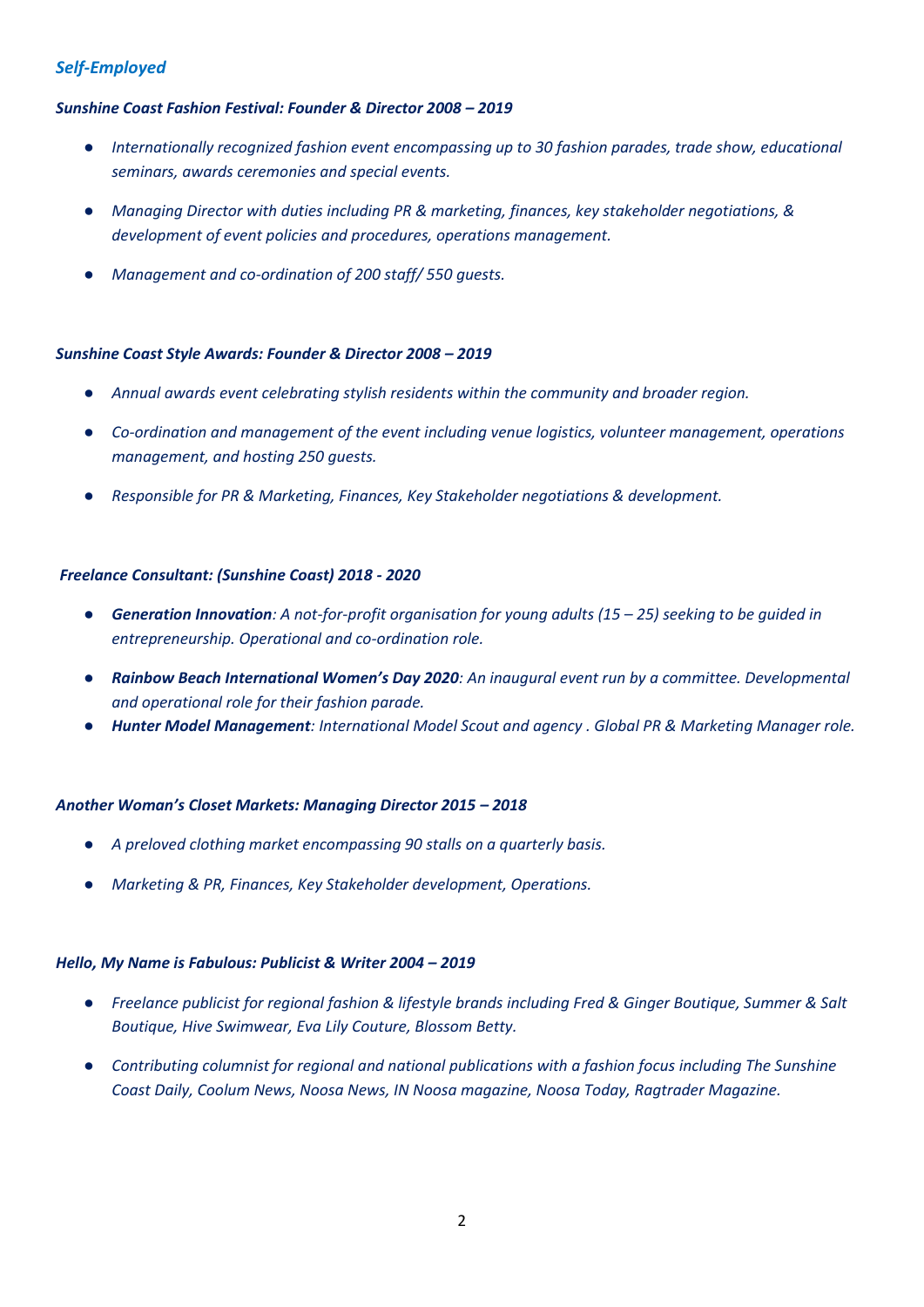# *Employment*

# *Peregian Beach Community House: (Sunshine Coast) Venue Manager: 2013 – 2018*

- *Venue bookings & daily operations including finances and key stakeholder relationships, membership growth and development.t*
- *Marketing & PR and the creating of grant submissions to local government.*

# *Achievements:*

● *Within 6 months I extinguished the venue's debt and established a positive cash flow and a growth plan. The growth plan was key to building cashflow quickly and sustainably and included an online presence, relationship building with key stakeholders, successful grant submissions and an intensive look at the community's needs.*

# *The Australian Ballet School (Melbourne): Development 1999 – 2000*

- *Membership development and retention strategy management.*
- *Creation and execution of PR & Marketing strategies and managing all events and sponsorship.*

# *Achievements:*

*Within 8 months, I established the Australian Ballet School's first website, and reversed the declining membership base. I managed successful events including an inaugural black-tie auction with international contributors.*

# *Turtle Island Resort: (Fiji) Operations Manager 1998*

- *Marketing & PR for both the resort and their seaplane airline, Turtle Air.*
- *Buying and Shipping of all goods required for Turtle Island.*
- *Financial management for all Operations including events and entertainment.*

## *Achievements:*

*I crafted an innovative wine selection that boosted the prestige of the resort and engaged in buying and shipping for all Fiji based 5-star resorts. I developed a comprehensive Operations Manual, so that any staff member present or future, could pick up the role of Operations Manager ensuring the island and its staff, are never left without support.*